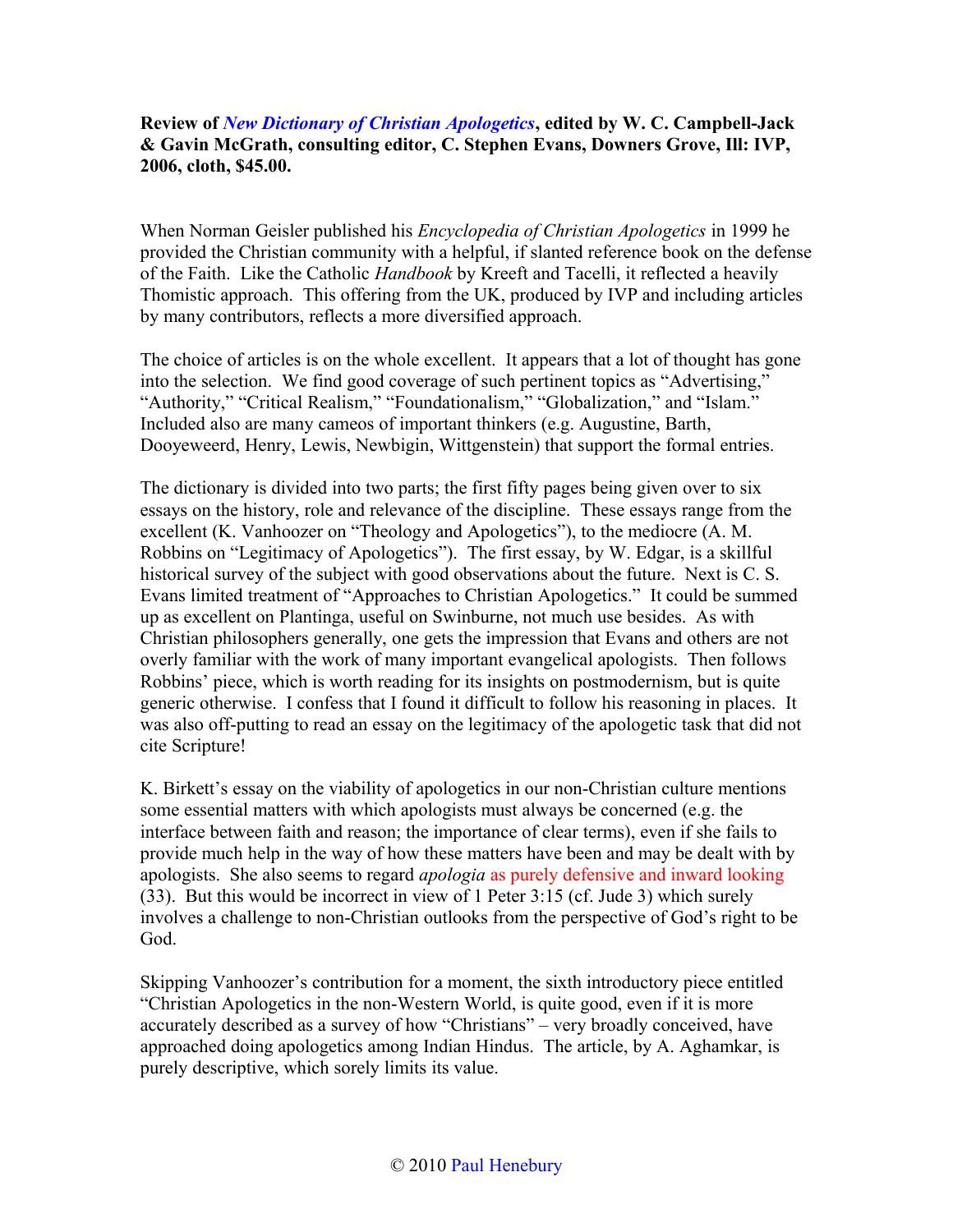As already indicated, K. Vanhoozer on "Theology and Apologetics" is superb. Not only is it abreast of the latest thinking in the related areas of philosophy of religion and hermeneutics, but it is self-consciously aligned with the theological construct of Scripture. The author is skeptical of the agenda of classical apologetics to "prove" that theism in general is true (35, 39). Drawing on the insights of certain non-conservatives like Hans Frei, John Milbank, and Bruce Marshall, he asserts that "When Christian beliefs are taken as true on their own terms, all other truths in the world fall into their proper place." (40). Unsurprisingly, Vanhoozer focuses attention on "the epistemic primacy of Jesus Christ" (39-40) and the Christological interpretation of reality (42). He even supplies a brief programmatic framework within which this form of rational defense can take place (41-42). Perhaps the piece is a little shallow when discussing the place of evidences, but one can't ask for everything. Whether intentionally or not the ghost of Cornelius Van Til (correctly understood!) looms over Vanhoozer's essay. Indeed, it would be difficult to find a more VanTilian thesis that failed to mention the Westminster polymath.

We have felt it necessary to interact somewhat with the articles in Part One of the dictionary. As for the articles in the second (and main) part of the volume, they are, of course, of differing quality, but, on the whole, the standard is high. Among the best this reviewer came across are "Accommodation Theory" – A. Billington; "Certainty," "Infinite Series" "Self-refuting Statements" "Unregenerate Knowledge of God" – J. Frame; "Evil", "Satan" – H. Blocher; " "Deity of Christ" – T. R. Thompson; "Historical Apologetics" – J. Beilby; "Miracles in Scripture" – P. G. Bolt; "Noetic Effects of Sin" – W. Edgar; "Gnosticism," "Pascal" – D. Groothuis; "Monism" – A. F. Holmes; "Thomism" – A. Vos; "Nature of Truth" – P. Hicks; "Worldview"- A. Wolters.

Groothuis – a verificationalist, covers both "Theistic Proofs" and "Point of Contact." Both essays are very informative. As a thorough-going presuppositionalist this reviewer is far from agreeing that a good theistic argument only provides "*sufficient* reason to believe that monotheism is objectively true" (italics mine). 1 Peter 3:15 does not endorse reasoning to *a* god. And I cannot for the life of me understand why opponents of Van Til cannot represent his views on point of contact correctly. Anybody can read Van Til's treatment of this in, e.g., his *Christian Apologetics* and see that the epistemological point of contact does exist by virtue of the fact that every man knows his Creator in some sense. Furthermore, the Christian is not all he should be (or will be), and the non-Christian cannot live upon all he professes to believe and live rationally in this world. The antithesis between saved and lost is not absolute, nor, in this age, can it be. The writer of the piece on "Common Ground" is even further off-beam in this regard. While we are on the subject of Van Til, it was surprising to read P. Hicks' opinion ("Evidentialism") that Reformed Epistemologists were partly influenced by him. A survey of even the best thinkers among this school reveals that they suffer from similar false impressions in this regard to those just mentioned.

As might be expected from a reference work arising out of Great Britain, the articles on "Origins" (R. J. Berry) and "Scientific Dating" (R. S. White) are none too sympathetic towards young-earth creationism. The former is by a theistic evolutionist and leaves a